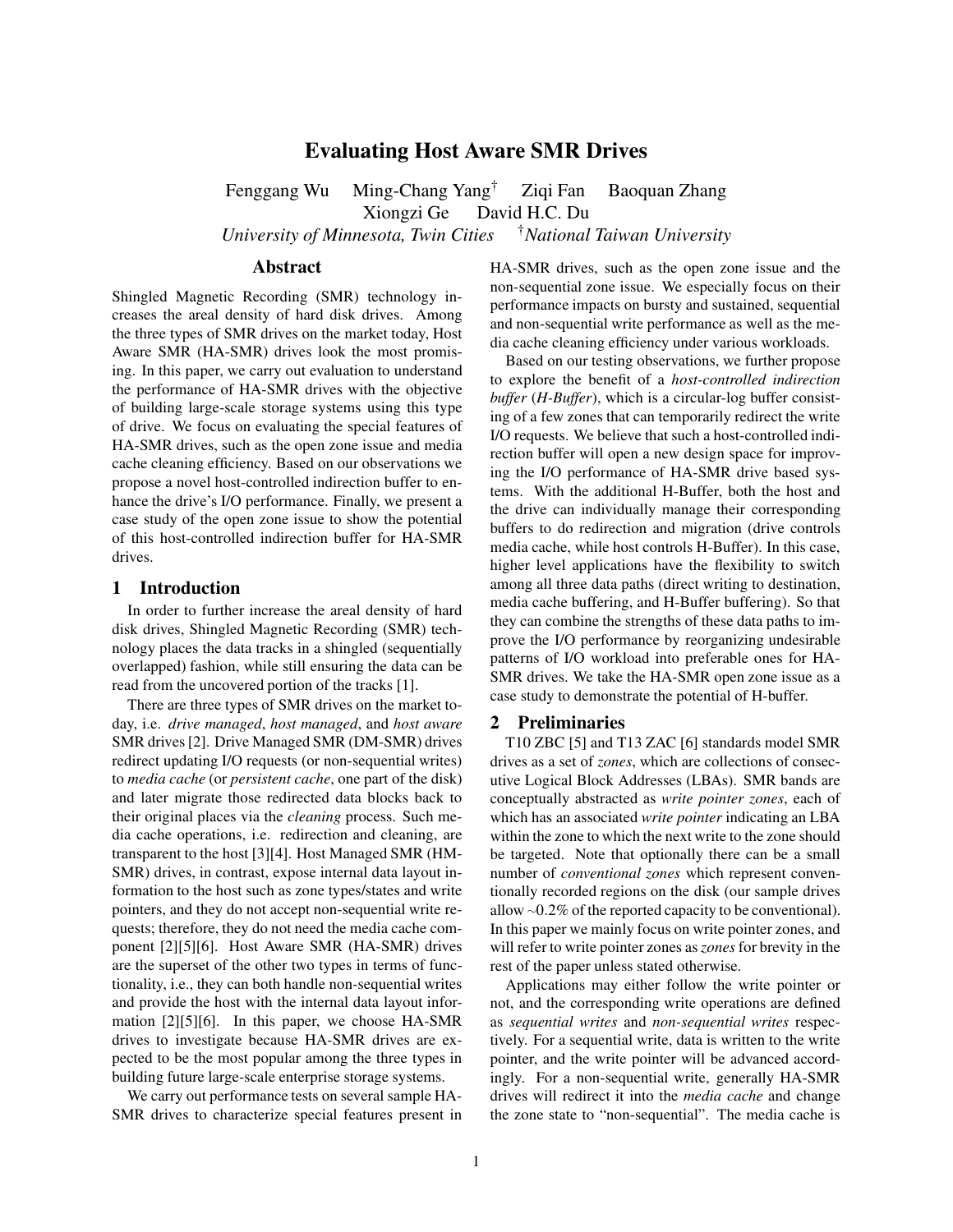one part of the disk that logs every non-sequentially written data into a self-describing journal [4]. Later, *media cache cleaning* will migrate the non-sequential data back to its original zone via a Read-Modify-Write operation. Once the cleaning is done for this zone, the write pointer will point to the next LBA of the last valid data block, and the zone state is changed back to "sequential".

There is a recommended maximum number of open zones in HA-SMR drives [5] (*open zone issue*). Before serving write I/O requests, an empty or closed zone has to be opened to get an "open zone resource" allocated for it so that the zone meta-data (e.g. write pointer and flags) that is frequently accessed and changed can persist through unexpected power loss. A write operation to a closed zone will implicitly open the zone. Since the "open zone resources" are limited, when all of them have been allocated, opening a new zone will deallocate the open zone resource of an old open zone. Such resource deallocation operation will synchronize the zone metadata, incurring expensive disk persistence operation. As a result, if the application switches too often among a large number of zones, the write performance is expected to degrade because of frequent zone meta-data synchronization.

Similarly, HA-SMR drives also have a recommended maximum number of non-sequentially written zones [5] (*non-sequential zone issue*). Because the media cache has a limited capacity, when the non-sequential writes are too small and targeted to too many different LBAs, the media cache resources are depleted and cleaning becomes blocking, which degrades the read and write performance.

## 3 HA-SMR Drives Characterization

### 3.1 Test Setup and Basic Results

Our test environment includes several Seagate 8TB Host Aware SMR drives (Model ST8000AS0022 *prototype* firmware revision ZN03. Note that there is no massproduction non-prototype firmware available for now). The sample drives are attached to a Dell PowerEdge R420 1U server through 3Gbps SATA motherboard connectors, and have the recommended maximum numbers of 128 open zones and 8 non-sequentially written zones.

libzbc (branch r04) is used to get the geometry of the drive, monitor the write pointer location/state of the zones, and reset write pointers. Besides, we use fio to replay various micro-benchmark workloads to the sample drives. Preliminary tests are conducted to discover the basic internal structural information of the drive. We find that the band size is much larger for our HA-SMR sample drive (256*MiB*, which is actually the zone size) than a DM-SMR counterpart product as described in [4] (15∼40*MiB*). We also observe that the average band cleaning time varies widely (1∼30+ sec/zone). The rea-



son for such variation will be investigated at length in Sec. 3.4.

#### 3.2 Open Zone Issue

Although the drive specifies the recommended maximum number for the open zones, system designers still need to know exactly how the performance is going to degrade when the recommendation is not followed. In order to provide a reference point for the system designers and motivate the solutions, we conduct the following experiment to evaluate the open zone issue for both sequential and non-sequential workloads.

We use a light and bursty workload for this test, trying to isolate the open zone issue by reducing the interference from media cache cleaning. Such workload is characterized by long idle time between bursty I/O requests and can be typically found in personal computers.

The test program issues 1000 write requests in each burst in a round-robin fashion to a set of zones. The number of the zones ranges from 20 to 200. Both sequential writes and non-sequential writes are evaluated with two possible I/O request sizes: large (512*KB*) and small (4*KB*). The results are summarized as boxplots in Fig. 1. From the results we observe that for sequential writes, the performance drops clearly between 120 and 140 zones, which is consistent with the self-reported 128 open zone recommendation. For example, in the 4*KB* case the median throughput (red bar) decreases by as high as 57% from 120 to 140 zone. We have proposed a solution for such performance degradation in Sec. 5.

Surprisingly, the performance of non-sequential writes shows no significant throughput degradation as the open zone number increases. This is probably because nonsequential writes are redirected to media cache, and the self-describing journal structure ensures the consistency so that a non-sequential zone does not need to take up the "open zone resources" for reliability purpose. Therefore, the performance is no longer limited by the recommended maximum of 128 open zones.

Another counter-intuitive observation from Fig. 1 is that sequential writes do not always achieve higher bandwidth than non-sequential writes. Reasons are possibly: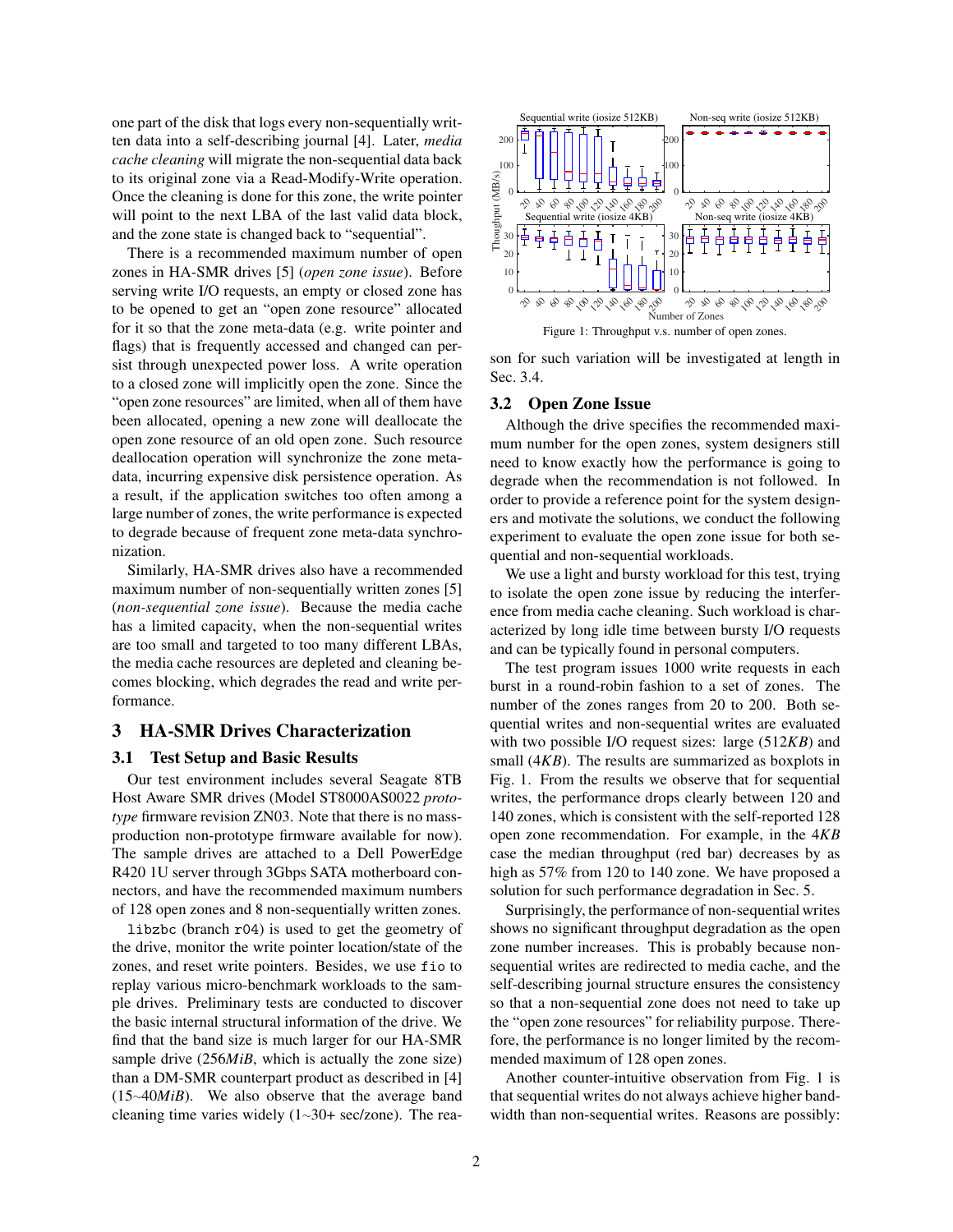1) non-sequential data blocks are actually written to the media cache which resides in higher performance outer track; 2) non-sequential data blocks are logged sequentially to the media cache, minimizing the disk arm movement; 3) each burst of non-sequential writes has not accumulated sufficient data in the media cache to trigger the blocking media cache cleaning; and 4) sequential writes performance may be affected by the open zone issue.

In conclusion, for sequential workload, it would be desirable to stay under the recommended maximum open zone number and switch gradually from one set of zones to another to avoid the performance degradation. This actually implies that the HA-SMR sample drives will provide a performance equivalent to non-shingled drives in archival storage systems, where data is sequentially written once and read many times. Besides, nonsequential writes are free of the open zone issue, therefore HA-SMR drives will have satisfactory performance for light and bursty workloads (as in personal computers), where there is enough idle time for the drive to do media cache cleaning before the next burst of writes.

## 3.3 Non-sequential Zone Issue

The recommended maximum non-sequential zone number indicates a constraint for the total number of zones that can be randomly written because of the media cache cleaning cost. However a legacy zone-unaware workload may easily span more zones than the suggested number (8 for our sample drives). This test is to evaluate how well the drive performs in a non-sequential workload covering a large number of zones.

In the previous test a light and bursty workload is used to reduce the media cache cleaning interference. By contrast, in this test a sustained non-sequential write workload is created which can aggregate enough data in the media cache to force the drive to do blocking media cache cleaning. Specifically, a non-sequential write workload with 256*KB* I/O size is issued into 128 and 256 zones respectively for 2 hours, with the result summarized in Fig. 2.

The non-sequential zone number plot shows that the drive performs cleaning while serving the write requests. The corresponding throughput plot exhibits bimodal performance: each time the drive starts blocking cleaning, the throughput drops from over 100*MB*/*s* (normalthroughput mode) to a low rate of about 0.1*MB*/*s* (lowthroughput mode). The first low-throughput mode lasts for over 25 minutes for 128 zones and over 37 minutes for 256 zones.

Therefore, a sustained non-sequential workload will trigger blocking media cache cleaning after accumulating enough non-sequential data, and accordingly the throughput will drop seriously. A greater number of nonsequential zones leads to a longer time for the through-



Figure 2: Throughput and number of non-sequential zones vs time when writing to 128 or 256 zones. Vertical dash lines show the correlation between the throughput and the cleaning process.

put to recover, indicating a larger average band cleaning time. So designers for HA-SMR systems should keep the number of non-sequential zones as few as possible to avoid this severe performance degradation. From another perspective, HA-SMR drives will fit well in a hierarchical storage architecture as the second tier where the first tier – possibly Flash – can filter out most of the non-sequential write requests. It may also work well as the first tier if a software layer can do a good job reorganizing the workload to avoid too many non-sequential zones.

### 3.4 Band Cleaning Time

We noticed that the average band cleaning time varies widely in Sec. 3.1. However an accurate estimation of the band cleaning time is crucial for designers to predict the media cache cleaning efficiency and the nonsequential write performance. Therefore in this section we investigate how different factors would affect the average band cleaning time. We hypothesize that the band cleaning time depends on workload characteristics such as *zone coverage* (verified by Sec. 3.3), *update ratio*, *I/O request offset*, *I/O request number*, *I/O request size*, etc. Here update ratio  $(U)$  of a zone is defined as the proportion of data that is non-sequentially written within a zone. The I/O request offset of a zone is defined as the location where the update happens within a zone.

We design the first test to study the impact of the update ratio and the I/O request offset on the average band cleaning time.

The test program updates 100 zones with different update ratios. Once the program finishes, we measure the time it takes for the non-sequential zone number to decrease to zero and calculate the average band cleaning time by dividing the time by the number of zones that has been cleaned. Besides, four different I/O request offsets are used here: the *beginning*, *middle*, *end* and *random* offsets of the zone. Furthermore, the initial state of a zone can be either empty or full. Test results for all the combinations are summarized in Fig. 3.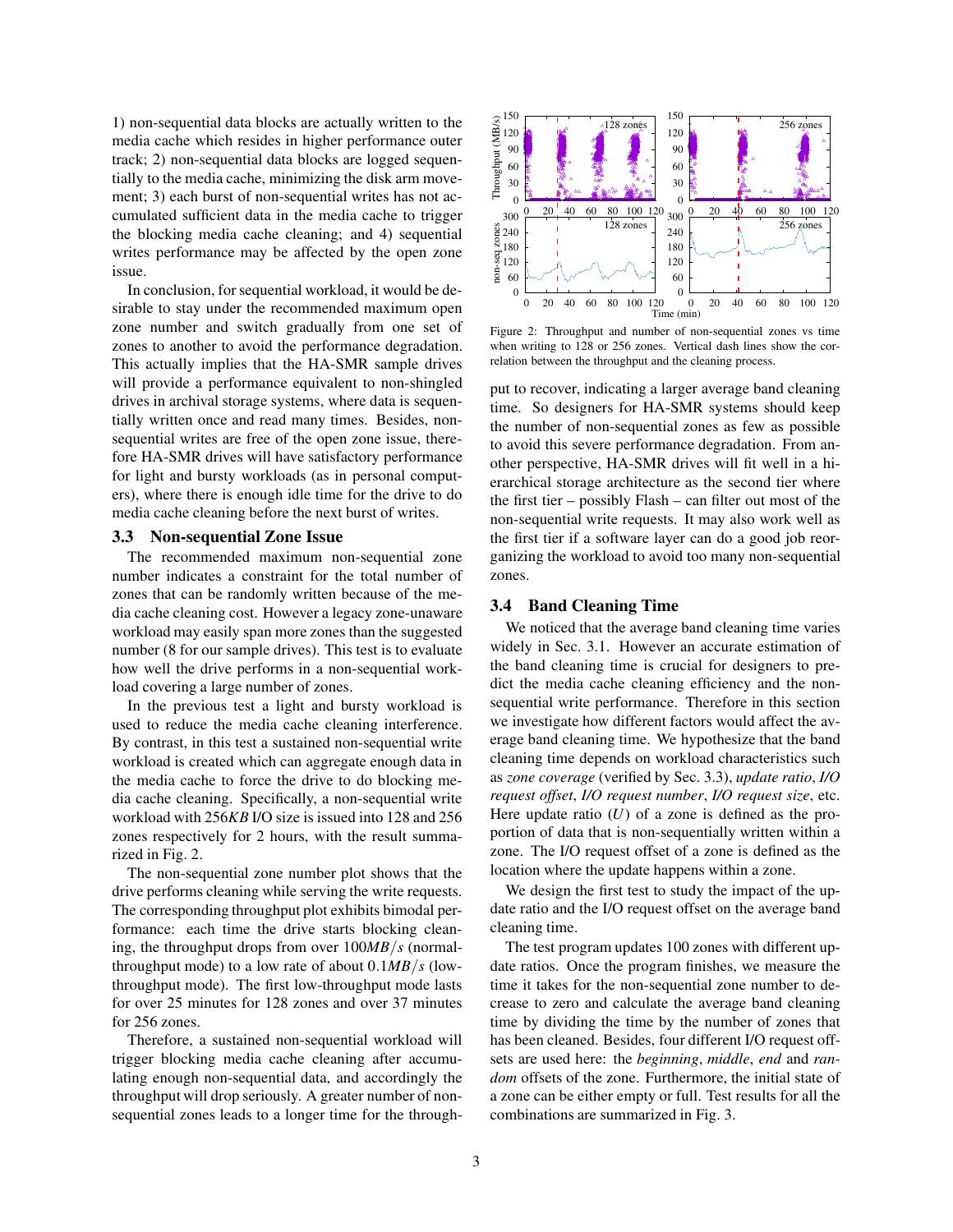



As update ratio *U* increases, the average band cleaning time goes up accordingly. When writing to an empty zone, the closer the I/O request offset is to the zone end, the longer it takes to clean that zone. The reason is that when migrating data from media cache back to original zones, the drive has to write some synthesized data to the unwritten areas before the write pointer. Therefore updating to higher LBA positions in an empty zone results in writing more synthesized data in the later cleaning process. By contrast, when writing to a full zone, the closer the I/O request offset is to the zone beginning, the longer the cleaning time is. This is because migrating data back to a full zone requires to read and rewrite valid zone data after the updated LBAs, and modifying lower LBAs causes more data to be read out and written back.

From the previous test we know that the average cleaning time goes up when more data is written to the zone. However it is unclear whether the cleaning time is the same if writing identical amount of non-sequential data with different I/O request number (ionum) and I/O request size (iosize). So in the second test, instead of increasing update ratio *U* by raising I/O request number *n*, the testing program keeps *n* constant but increases I/O request size *s* to raise *U* (left bars in Fig. 4). For comparison, we still carry out another set of tests, keep *s* the same but increase *n*, and get the right bars in Fig. 4. Note that we start from  $U = 20\%, s_0 = 32KB, n_0 = 800$  in both cases. The zones are initially set to be empty so that the cleaning overhead is close to the effective data movement cost. It can be seen that in both cases the cleaning time increases as *U* grows. But if we increase I/O request size, the cleaning time grows in a slower pace than the case where we raise the I/O request number.

To sum up, the average band cleaning time is positively correlated with zone coverage, update ratio, I/O request number and I/O request size. I/O request number contributes more to the cleaning time than I/O request size does. The I/O request offset also has an influence on the cleaning time, depending on how much extra data is read/written.

## 4 Host-Controlled Indirection Buffer

The special performance characteristics and issues observed in the previous sections raise quite a challenge for



Figure 5: H-Buffer and the three data paths for HA-SMR drive.

designers of HA-SMR systems. To approach this challenge, by exploiting the unique HA-SMR hardware features and host interacting model, we propose to explore the benefit of a *Host-controlled indirection Buffer* (H-Buffer). Such H-Buffer embodies an HA-SMR threedata-path system (the *mechanism*) (Fig. 5) which can support a broad spectrum of workload separation algorithms (the *policy*). We believe such separation of mechanism and policy can eventually lead to various solutions to the performance degradation problems in HA-SMR.

#### H-Buffer Description

A small number of zones (e.g. with a recommended open zone number, or with a size comparable to media cache) of the drive are reserved as a circular buffer (H-Buffer), that can redirect incoming data. The mapping table is maintained in host memory and flushed into conventional zones occasionally, while data blocks are logged as a self-describing journal for mapping recovery. Besides, the host is responsible for migrating buffered data back to the original zone (H-Buffer cleaning).

#### HA-SMR Three-data-path System

As Fig. 5 shows, an HA-SMR drive natively supports data path (I) and (2), in which (I), the *direct data path* represents sequential data being directly written to the destination zones; and (2), the *media cache data path* denotes non-sequential data being buffered into media cache and later migrated back to the original zones. Additionally, our H-Buffer creates a new data path (3), the *H-Buffer data path*, which is similar to the media cache data path but is controlled by the host instead of the drive. Note that HA-SMR is the only SMR model that is able to support all three data paths because it's the only one that can both handle non-sequential writes (for  $(2)$ ) and provide zone information to support accurate host control  $(for(3))$ .